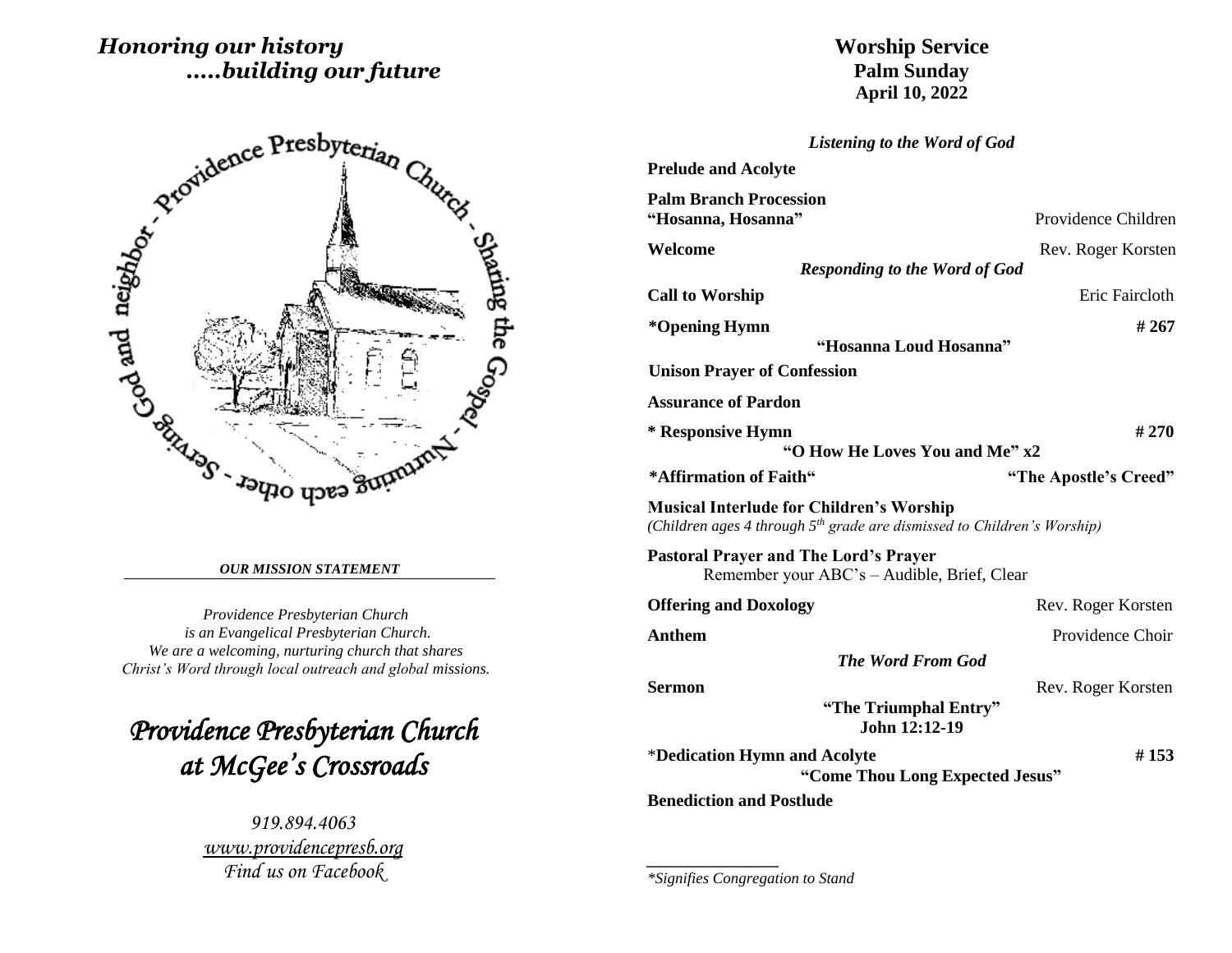#### *For safety/security, no exterior doors will be propped open during service and all doors will be locked during the 11:00 am service.*

*The Sanctuary will be available during the Easter Sunday Service for you to come and enjoy a live broadcast.*

**The Congregational Care Committee supplies Prayer Shawls** for anyone who may be in need of physical warmth during the Worship Service. Shawls are located in the entrance. *Please leave the used shawl in your chair and they will be cleaned.*



*A Nursery is offered during Worship Services for infants – 3 year olds. Children ages 4 - 5 th grade are invited to attend Children's Worship after the Affirmation of Faith.*

*Thank you for placing any discarded bulletins in the blue recycle bin.*

#### *Weekly Statistics*

| 2021 General fund Receipts through December \$344,405.67 |  |
|----------------------------------------------------------|--|
| 2021 General Fund Expenses through December \$293,620.64 |  |
|                                                          |  |
|                                                          |  |
|                                                          |  |
|                                                          |  |
|                                                          |  |
|                                                          |  |
|                                                          |  |
|                                                          |  |

# **PRAYER LIST OF JOYS AND CONCERNS**

**JOYS:** Let the peace of Christ rule in your hearts, to which indeed you were called in one body. And be thankful. Colossians 3:15 ESV

## **CONCERNS:**

## **Members of the Providence Family in Long-Term Care: Chic (Charles) Folkman, Marilyn Johnson**, and **Bobbie Langdon.**

## **Persons Living with Cancer, including:**

**Lindsey Barber,** *(Davidsons');* **Scott Barnes, Heather Benson,** *(Christiane Wright);* **Joanne Boyle,** (*Bob Zattiero);* **Lisa Bradshaw***,* **Dede Bumgarner***, (B. Davidson);* **Shepherd Byrd,** *(Brenda Byrd);* **Paula Coates, Willa Bea Coates,** *(A. Benson);* **Tabitha Collier, Pam Denning,** *(Carolyn J.);* **Consuelo Hawkins,** *(Sue Bryant);* **Sylvia Holbrook,** *(C. Johnson)*; **John Husuley,** *(C. Johnson);* **Teresha McChann,** *(Bob Reed);* **Ryan Newnam, Bill Rice,** *(C. Johnson);* **Andrew S.**, *(Sonderfan);* **Carol Sawyer,** *(Ray Sawyer);* **Thomas Stephenson,** *(Haley Jones);* **Mike Stropich,** *(Shawn & Rev. Nadia),* **Cindy Zattiero,** *(Bob Zattiero).*

### **Persons with Ongoing Health Concerns, including:**

**Debbie Bender and John***, (M. Lambert);* **Dean Benson,** *(Beck);* **Heidi Berggren and Family,** *(Doug S.);* **Worth Bowman, Ronnie Boyd,** *(M. Lambert);* **Evelyn Burdette, Joey Crocker, Junior Cassidy,** *(E. Newnam);* **Don Cox's father,** *(Chas & Brittany Davidson);* **Ricky Denning, Paula Elliott,** *(S. Bryant);* **Richard Embrey, Norma & Charles Evans,** *(C. Johnson);* **Chic & Mary Lou Folman, Pat Forren; Ronda Fullenkamp,**  *(Rick & Margie Taylor);* **Brian Guy,** *(Patsy Bowman);* **Keith Hamilton,** *(Mott);* **Willie Hardison,** *(Carol Sawyer);* **John Harris,** (*A. Jones)*; **Karen Brian Johnson,** (*Don Dupree);* **Tonya Johnson,** *(EPC, Galatia PC);* **Jordan Kefauver,** *(B. Jones);* **Becky Kleaver, Harley Kremer***, (Andrea Jones);*  **Cathy Maddux, Ray Manuel,** *(Nadine Reed);* **Bill Massey,** *(Bob Reed);* **Ken McGee***, (A. Benson);* **Elsie Nederhoff,** *(L. Roberts);* **Daphne Noles***,* **Mary Tyler Nordan***, (Nordans);* **David Penny,** *(A. Nelms);* **Ed & Lou Penny, Mary Powell, Caleb Reese,** (*A. Jones);* **Lycia Reese,** *(A. Jones);* **Jim Ricker,** *(Newnams);* **John Rogers***,* **Marty Smith, Peggy Smith,** *(J. Mott);* **Mitch Sonderfan***, (D. Sonderfan);* **Southers, Ann K. Stephenson, Joseph Stewart,**  *(Kathy Wood);* **Charles Tadlock,** *(P. Collier);* **Jean Yeager,** *(Rich Lambert);***Calvin Younts, Eva Younts,** *(Nadine Reed); and* **Carolyn Zattiero***.*